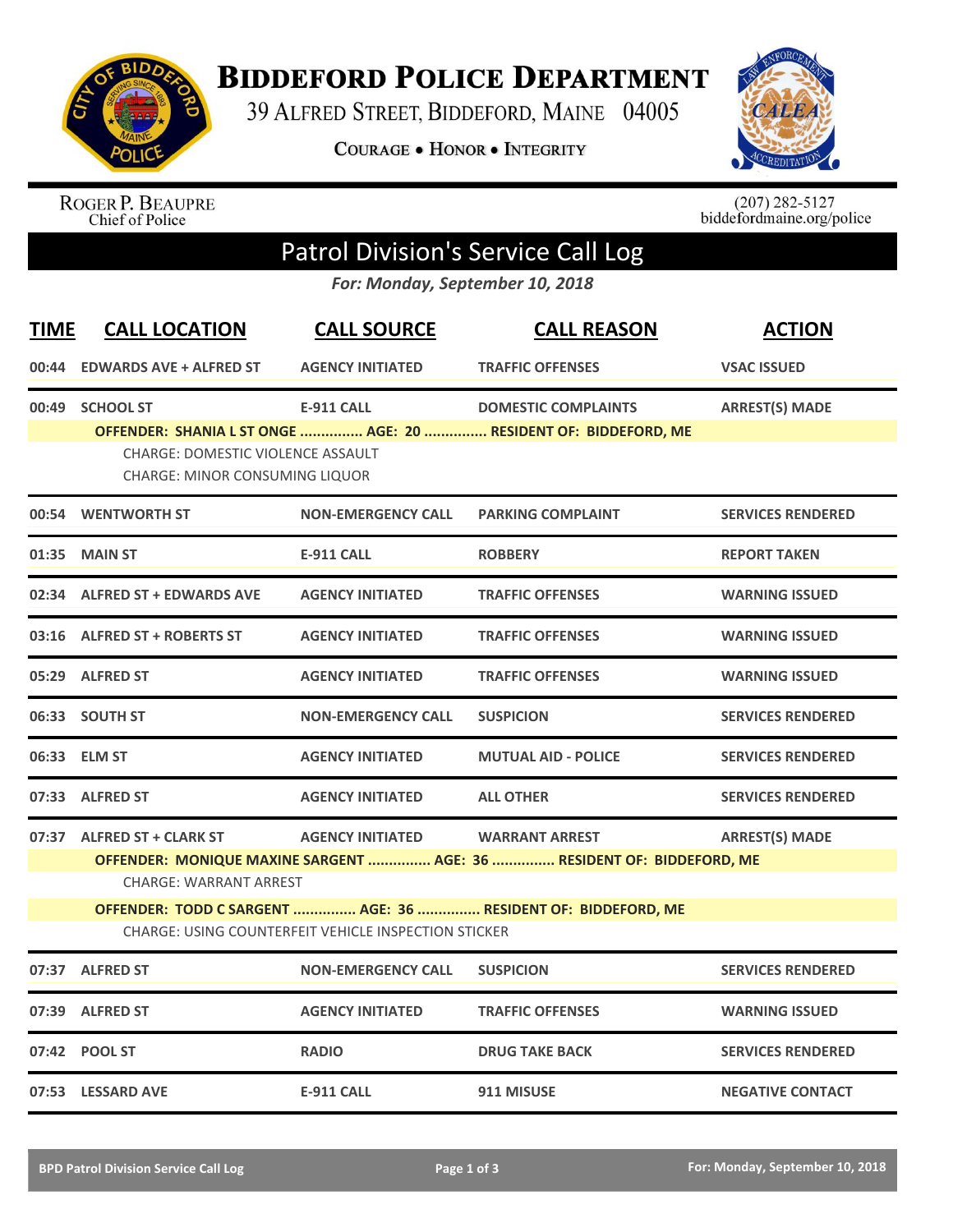| <b>TIME</b>                                                                                                           | <b>CALL LOCATION</b>      | <b>CALL SOURCE</b>               | <b>CALL REASON</b>                                              | <b>ACTION</b>                |  |  |
|-----------------------------------------------------------------------------------------------------------------------|---------------------------|----------------------------------|-----------------------------------------------------------------|------------------------------|--|--|
| 09:05                                                                                                                 | <b>MAY ST + ALFRED ST</b> | <b>AGENCY INITIATED</b>          | <b>TRAFFIC OFFENSES</b>                                         | <b>WARNING ISSUED</b>        |  |  |
| 09:08                                                                                                                 | <b>MEDICAL CENTER DR</b>  | <b>AGENCY INITIATED</b>          | <b>PAPERWORK</b>                                                | <b>SERVICES RENDERED</b>     |  |  |
|                                                                                                                       | 09:08 SULLIVAN ST         | <b>NON-EMERGENCY CALL</b>        | <b>CHECK WELFARE</b>                                            | <b>SERVICES RENDERED</b>     |  |  |
|                                                                                                                       | 09:23 ALFRED ST           | <b>AGENCY INITIATED</b>          | <b>TRAFFIC OFFENSES</b>                                         | <b>WARNING ISSUED</b>        |  |  |
|                                                                                                                       | 09:25 SOUTH ST            | <b>NON-EMERGENCY CALL</b>        | <b>SHOPLIFTING</b>                                              | <b>REPORT TAKEN</b>          |  |  |
| 09:30                                                                                                                 | <b>MARINER WAY</b>        | <b>E-911 CALL</b>                | 911 MISUSE                                                      | <b>SERVICES RENDERED</b>     |  |  |
| 09:32                                                                                                                 | <b>MAIN ST</b>            | <b>AGENCY INITIATED</b>          | <b>TRAFFIC OFFENSES</b>                                         | <b>NO ACTION REQUIRED</b>    |  |  |
| 09:43                                                                                                                 | <b>GRAHAM ST</b>          | <b>WALK-IN AT STATION</b>        | <b>SUSPICION</b>                                                | <b>SERVICES RENDERED</b>     |  |  |
| 09:52                                                                                                                 | <b>ELM ST</b>             | <b>NON-EMERGENCY CALL</b>        | <b>ARTICLES LOST/FOUND</b>                                      | <b>SERVICES RENDERED</b>     |  |  |
| 10:37                                                                                                                 | <b>ELM ST</b>             | <b>WALK-IN AT STATION</b>        | <b>CIVIL COMPLAINT</b>                                          | <b>CIVIL COMPLAINT</b>       |  |  |
| 10:59                                                                                                                 | <b>BARRA RD</b>           | <b>NON-EMERGENCY CALL</b>        | <b>ARTICLES LOST/FOUND</b>                                      | <b>SERVICES RENDERED</b>     |  |  |
|                                                                                                                       | 11:04 SOUTH ST            | <b>NON-EMERGENCY CALL</b>        | <b>PAPERWORK</b>                                                | <b>SERVICES RENDERED</b>     |  |  |
| 11:11                                                                                                                 | <b>PROSPECT ST</b>        | <b>NON-EMERGENCY CALL</b>        | <b>MESSAGE DELIVERY</b>                                         | <b>NEGATIVE CONTACT</b>      |  |  |
| 11:32                                                                                                                 | <b>CLIFFORD ST</b>        | <b>NON-EMERGENCY CALL</b>        | <b>BURGLARY OF A MOTOR VEHICLE</b>                              | <b>NO ACTION REQUIRED</b>    |  |  |
| 12:27                                                                                                                 | <b>FRANKLIN ST</b>        | <b>RADIO</b>                     | <b>CODES ENFORCEMENT</b>                                        | <b>REFERRED OTHER AGENCY</b> |  |  |
|                                                                                                                       | 12:28 SOUTH ST            | <b>RADIO</b>                     | <b>CODES ENFORCEMENT</b>                                        | <b>REFERRED OTHER AGENCY</b> |  |  |
|                                                                                                                       | 12:49 ALFRED ST           | <b>E-911 CALL</b><br><b>DRUG</b> |                                                                 | <b>CITATION ISSUED</b>       |  |  |
|                                                                                                                       |                           |                                  | OFFENDER: GREGORY L MULKERN  AGE: 34  RESIDENT OF: PORTLAND, ME |                              |  |  |
| CHARGE: POSSESSION OF DRUG PARAPHERNALIA WITH INTENT TO USE<br>CHARGE: PROHIBITED USE OF MARIJUANA IN A MOTOR VEHICLE |                           |                                  |                                                                 |                              |  |  |
|                                                                                                                       | <b>13:12 MAIN ST</b>      | <b>E-911 CALL</b>                | 911 MISUSE                                                      | <b>WARNING ISSUED</b>        |  |  |
|                                                                                                                       | 13:35 SOKOKIS RD          | <b>NON-EMERGENCY CALL</b>        | <b>ANIMAL COMPLAINT</b>                                         | <b>SERVICES RENDERED</b>     |  |  |
|                                                                                                                       | 13:38 MEDICAL CENTER DR   | <b>AGENCY INITIATED</b>          | <b>PAPERWORK</b>                                                | <b>SERVICES RENDERED</b>     |  |  |
|                                                                                                                       | 14:05 SHAWS HILL DR       | <b>AGENCY INITIATED</b>          | <b>PRO-ACTIVE RESPONSE TEAM</b>                                 | <b>NO VIOLATION</b>          |  |  |
|                                                                                                                       | <b>14:11 MAIN ST</b>      | <b>NON-EMERGENCY CALL</b>        | <b>SUSPICION</b>                                                | <b>TRANSPORT TO HOSPITAL</b> |  |  |
|                                                                                                                       | 14:32 MAPLEWOOD AVE       | <b>NON-EMERGENCY CALL</b>        | ATTEMPTED/THREATENED SUICIDE REPORT TAKEN                       |                              |  |  |
|                                                                                                                       | 15:11 GREEN ST            | <b>NON-EMERGENCY CALL</b>        | <b>NOISE COMPLAINT</b>                                          | <b>UNFOUNDED</b>             |  |  |
|                                                                                                                       | 15:38 ALFRED ST           | <b>NON-EMERGENCY CALL</b>        | <b>THEFT</b>                                                    | <b>REPORT TAKEN</b>          |  |  |
|                                                                                                                       |                           |                                  |                                                                 |                              |  |  |